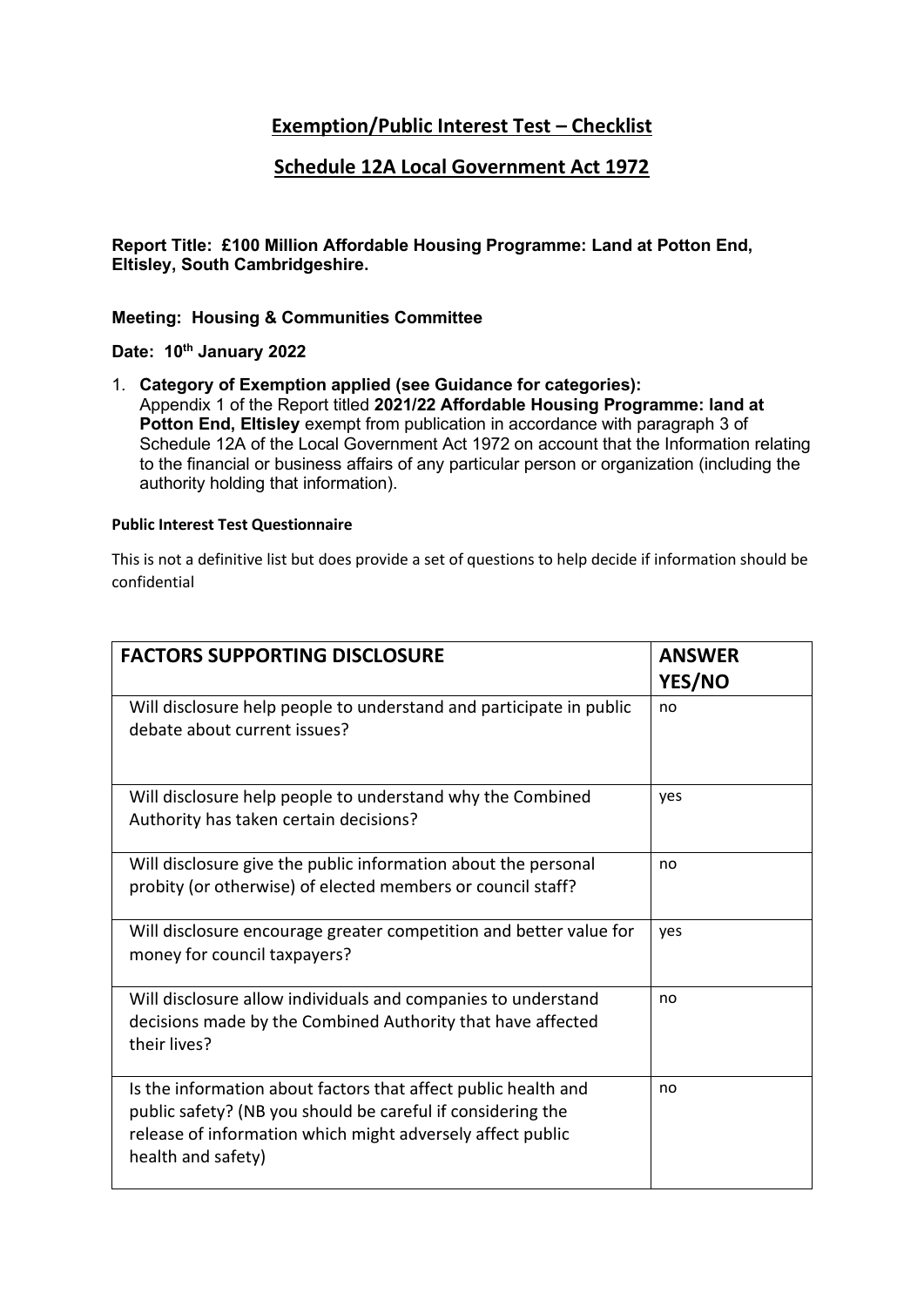| Will disclosure reveal incompetent, illegal or unethical decision-<br>making or examples of malpractice?                    |     | no                                                                                        |  |
|-----------------------------------------------------------------------------------------------------------------------------|-----|-------------------------------------------------------------------------------------------|--|
| Will disclosure reveal that such maladministration has not in fact<br>occurred?                                             |     | no                                                                                        |  |
| <b>FACTORS SUPPORTING WITHHOLDING INFORMATION</b>                                                                           |     | <b>ANSWER YES/NO</b>                                                                      |  |
| Will disclosure damage the Combined Authority's interests<br>without giving the public any useful information?              | no  |                                                                                           |  |
| Will disclosure damage another organisation or person's<br>interests, without giving the public any useful information?     |     | yes                                                                                       |  |
| Will disclosure give an unfair, prejudicial, or inaccurate view of a<br>situation?                                          |     | no                                                                                        |  |
| Will disclosure prevent the effective delivery of services<br>without giving the public useful information?                 | yes |                                                                                           |  |
| Will disclosure put the health and safety of any<br>group or individuals at risk?                                           |     | no                                                                                        |  |
| Is there a clear and coherent reason why the community in<br>general would benefit more from information being<br>withheld? |     | Yes - extremely<br>business sensitive<br>information, as<br>dealings are still<br>ongoing |  |

## **Outcome of Public Interest Test**

The exempt documents have business sensitive and financial information of a site/scheme details, costs and other influential details such as site plans and details of the site, which if in the public domain could lead to competition from other parties, as the deal is not at a conclusion.

Appendices

1. CPCA /Land at Potton end Business Case (business sensitive) & Financial Appraisal DAT. (commercially sensitive)

Lead Officer Name/Job Title…Azma Ahmad-Pearce – Housing Programme Manager……

Date 17/12/21

Signed off by Director Angel

Date 17/12/2021